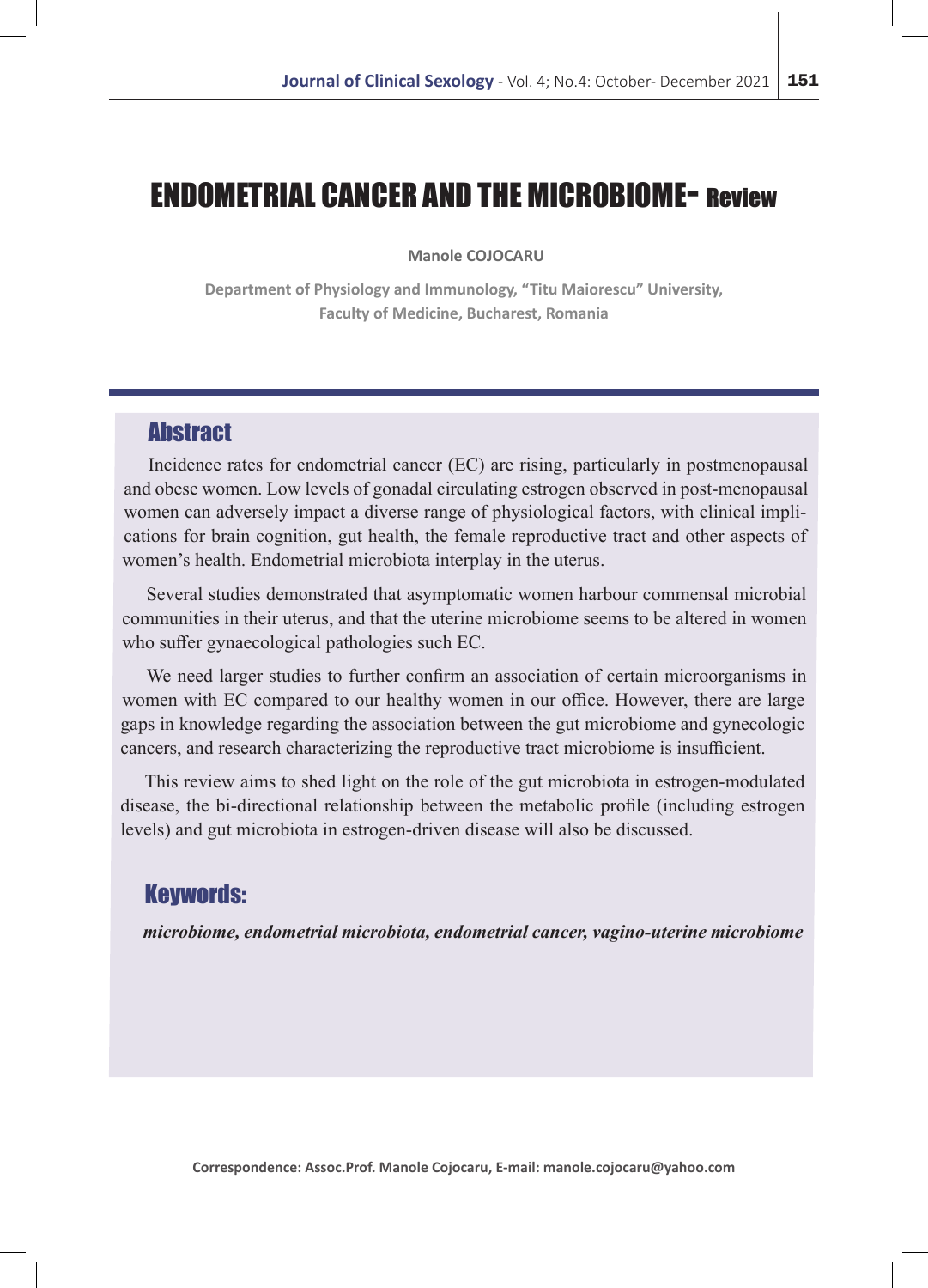The incidence and prevalence of **endometrial cancer (EC)** is increasing globally. Endometrial cancer can present with different symptoms depending on how much the cancer has progressed.

Early symptoms of endometrial cancer, such as abnormal vaginal bleeding, can also be signs of other conditions, so it's important to have any new symptoms checked out right away.

Like other cancers, early detection of endometrial cancer is key to treating and beating it. Endometrial cancer is diagnosed most often in postmenopausal women at an average age of 60 years.

Risk factors include smoking, being overweight, and not getting enough exercise.

Obesity and insulin resistance are associated with higher risk and worse outcomes for endometrial cancer.

The link between estrogens and obesity stems from adipose tissue's ability to synthesize estrogen.

Polycystic ovary syndrome (a disorder of the hormones made by the ovaries), and Cowden syndrome are inherited conditions that are linked to an increased risk of EC. Women with a family history of endometrial cancer in a first-degree relative (mother, sister, or daughter) are also at increased risk of endometrial cancer.

Estrogens play a mitogenic role in the normal endometrium, driving tissue growth as part of pregnancy anticipation during the menstrual cycle.

Progesterone inhibits estrogen-induced endometrial growth during the luteal phase. This balance between pro-growth estrogens

and anti-growth progestogens is often dominated by estrogens during cancer formation  $(1,2,5)$ .

The endometrium possesses a functional microbiome in physiological conditions. Like the normal vaginal microbiota, the endometrium of healthy and asymptomatic women is often dominated by Lactobacilli. Microbes in the vaginal environment of women suffering from EC differed from the microbes in women who did not have the illness (Fig, 1).

Endometrial cancer is a multifactorial disease, but one of the strongest risk factors is exposure to excess estrogen and/or a relative lack of progesterone. This is because estrogen stimulates rapid growth of endometrial cells, whereas progesterone counters this action.

The two major female sex hormones, estrogen and progesterone, control the menstrual cycle, and a balance between these two hormones is crucial for maintenance of a healthy endometrium.

Estrogen promotes endometrial epithelial cell growth, while progesterone inhibits estrogen-mediated epithelial cell growth in the endometrium.

Physical inactivity and obesity are welldocumented risk factors associated with the development of EC. This can be attributed to significant increases in exposure of the endometrium to estrogen generated by fatty tissue deposits.

Endometrial cancer pathogenesis is unknown.

It is becoming increasingly evident that microorganisms play an important role in our health and well-being through the producti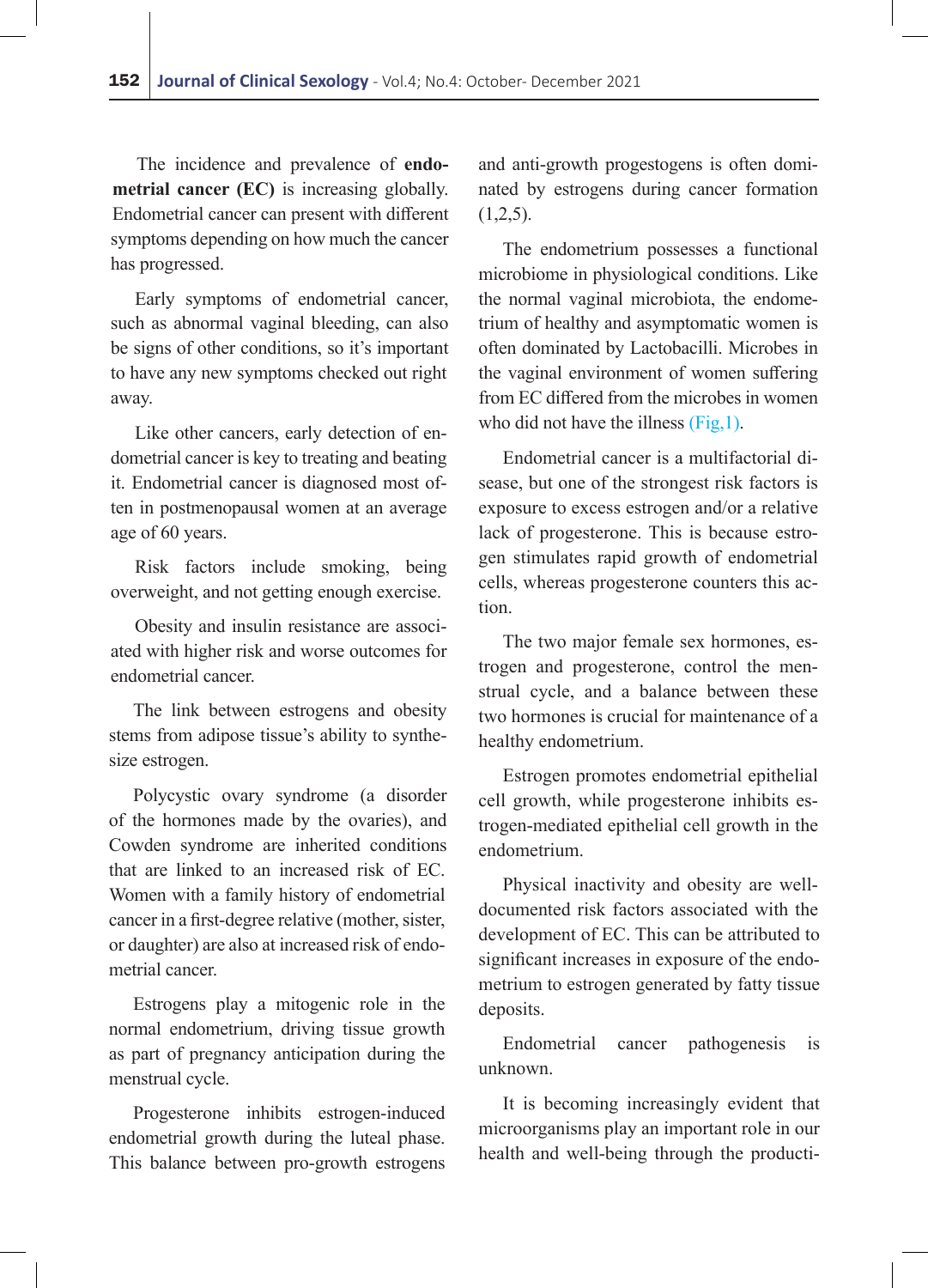on of bioactive molecules shaping a healthy microbiota, which in turn, interacts with our own cells to regulate and influence our metabolism, physiology, and immune functions that ultimately shape our health and resistance to a disease.

Endometrium seems to be an immunologically suited niche for microbiota with its possible function in modulating inflammatory and immune responses (6-12).

Estimations of uterine bacteria load are estimated between 100 and 10,000 times less bacteria than the vaginal microbiome (13,14)

The uterine and vaginal microbiome distinguishes patients with EC from those without.

The gut microbiota regulates estrogens through secretion of β-glucuronidase, an enzyme that deconjugates estrogens into their active forms. When this process is impaired through dysbiosis of gut microbiota, characterized by lower microbial diversity, the decrease in deconjugation results in a reduction of circulating estrogens.

The alteration in circulating estrogens may contribute to the development of conditions discussed herein: obesity, metabolic syndrome, cancer, endometrial hyperplasia, endometriosis, polycystic ovary syndrome, fertility, cardiovascular disease and cognitive function  $(15)$ ,  $(Fig, 2)$ .



#### **Fig. 1** Risk of developing endometrial cancer (5)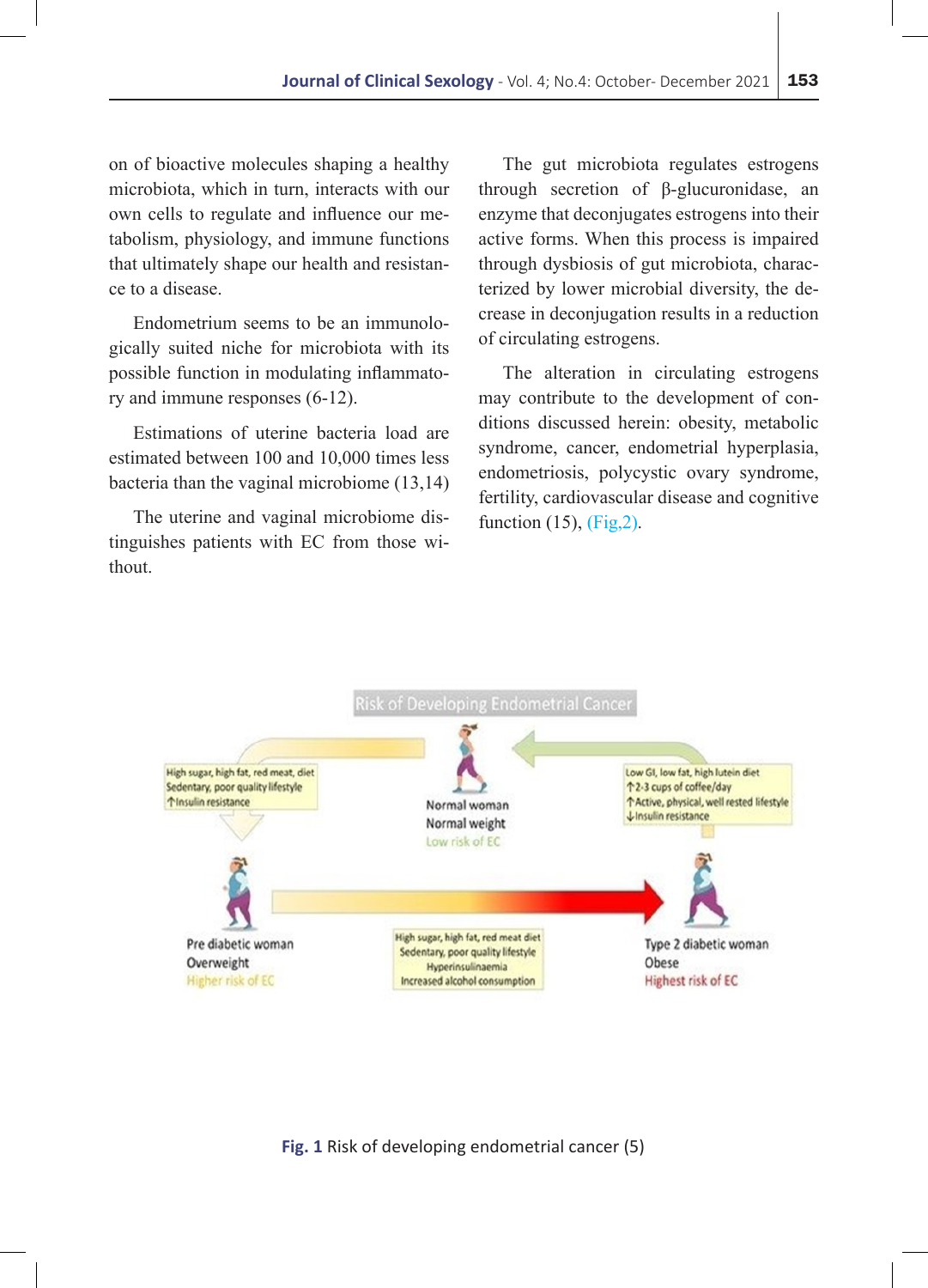Endometrial cancer is the most common type of uterine cancer and is subdivided into two types by histopathology.

Postmenopausal women with a high body mass index are at an increased risk for Type I EC because of higher plasma estrogen.

High levels of estrogen stimulate glycogen-dependent metabolism within the vaginal mucosa, leading to increased colonization by lactobacilli (16).

Type II EC develops in a background of endometrial atrophy, but hormonal risk factors are unknown, making early identification and treatment important to improved patient prognosis (17,18).

Lactobacilli also metabolize glycogen to produce lactic acid, contributing to a low vaginal pH that is thought to reduce the risk of infection (19).



**Fig. 2** Established and putative bacterial transmission routes between uterine microbiome and distal sites

**A**. Putative hematogenous spread of bacteria emanating from the gut and oral microbiome or other means of circulation of bacteria through the blood. **B**. Ascension of bacteria through the cervix has been well established and is a likely source of bacterial transmission. **C.** Transmission of bacteria through routes, other than those illustrated, include assisted reproductive technology-related gynecologic procedures whereby bacteria from the vaginal microbiome are introduced to the uterus, such as oocyte retrieval (6).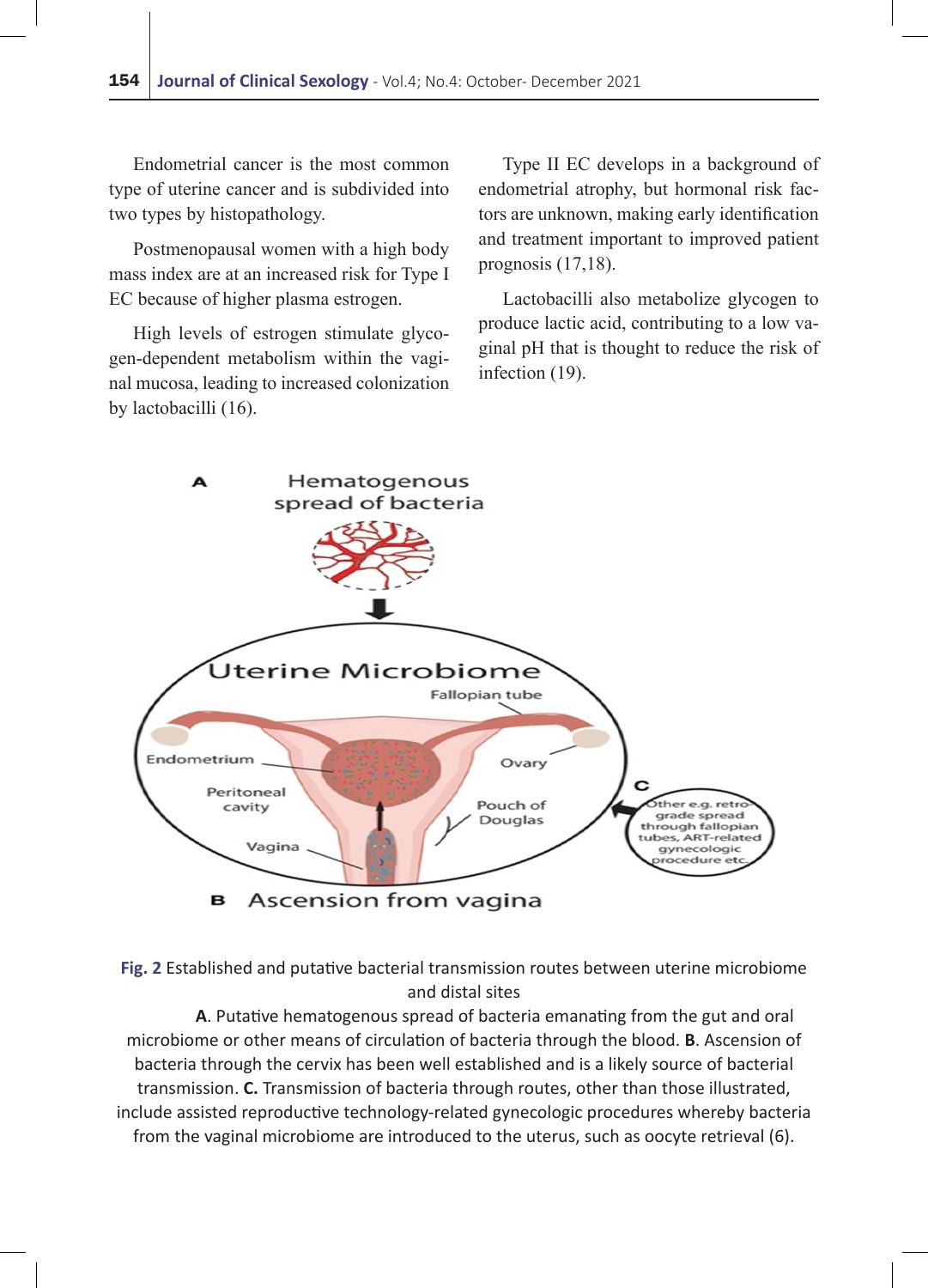In postmenopausal women, ovarian estrogen production has ceased, leading to lower glycogen levels, a propensity for lower lactobacilli colonization, and more basic vaginal pH levels, which may help explain the significant difference in pre- and postmenopausal reproductive tract microbiota (20,21).

Molecular mechanisms underlying the interaction between microbiome and pathogenesis of endometrial cancer still need elucidation.

The gut microbiome is influenced by multiple factors including diet and lifestyle (22).

If the microbiome does play a role in endometrial cancer, beyond being a marker for it, this could have important implications for endometrial cancer prevention.

Probiotic bacteria have the ability to both increase and decrease the production of antiinflammatory cytokines which play an important role in prevention of carcinogenesis (23- 25).

A variety of factors related to diet and lifestyle can increase the chances of developing endometrial cancer; chief among them is the consumption of foods high in animal fats and sugars whereas diets high in vegetables and fruits (especially those high in lutein) have lower risk  $(5)$ .

Further investigation is needed to better understand the role of the microbiome in the manifestation, cause or progression of EC.

Because of the modifiable nature of the microbiome, our findings may hold promise in the development of strategies for EC prevention.

Endometrial cancer - is the most common type of cancer that affects the female repro-

ductive system. Cancer treatment, especially hormone therapy and pelvic therapy (radiation therapy), can often affect sexual function.

In addition, depression and anxiety, which are common in cancer patients, can contribute to sexual problems.

Thus, sexual dysfunction is common to survivors and can cause exacerbation of suffering and have a negative impact on quality of life. However, sexual function is not often discussed with cancer patients.

Reasons for this include a lack of training of specialist doctors, the discomfort of doctors on this topic and insufficient time for discussion during visits.

However, there are effective strategies for treating female sexual dysfunction, making these discussions a critical part of caring for cancer patients.

Female sexual problems refer to issues such as sexual desire and arousal, orgasm and pain.

Sexual dysfunction after cancer treatment is common in cancer patients.

At regular intervals, cancer survivors should be asked about their sexual function, including sexual function prior to cancer treatment, their current sexual activity, and how cancer treatment affected their sexual function and privacy.

Patients with concerns about their sexual function should be further evaluated, including screening for possible symptoms and psychosocial problems (eg, anxiety, depression, relationship issues, body image concerns, drug or alcohol use), which can contribute to sexual dysfunction.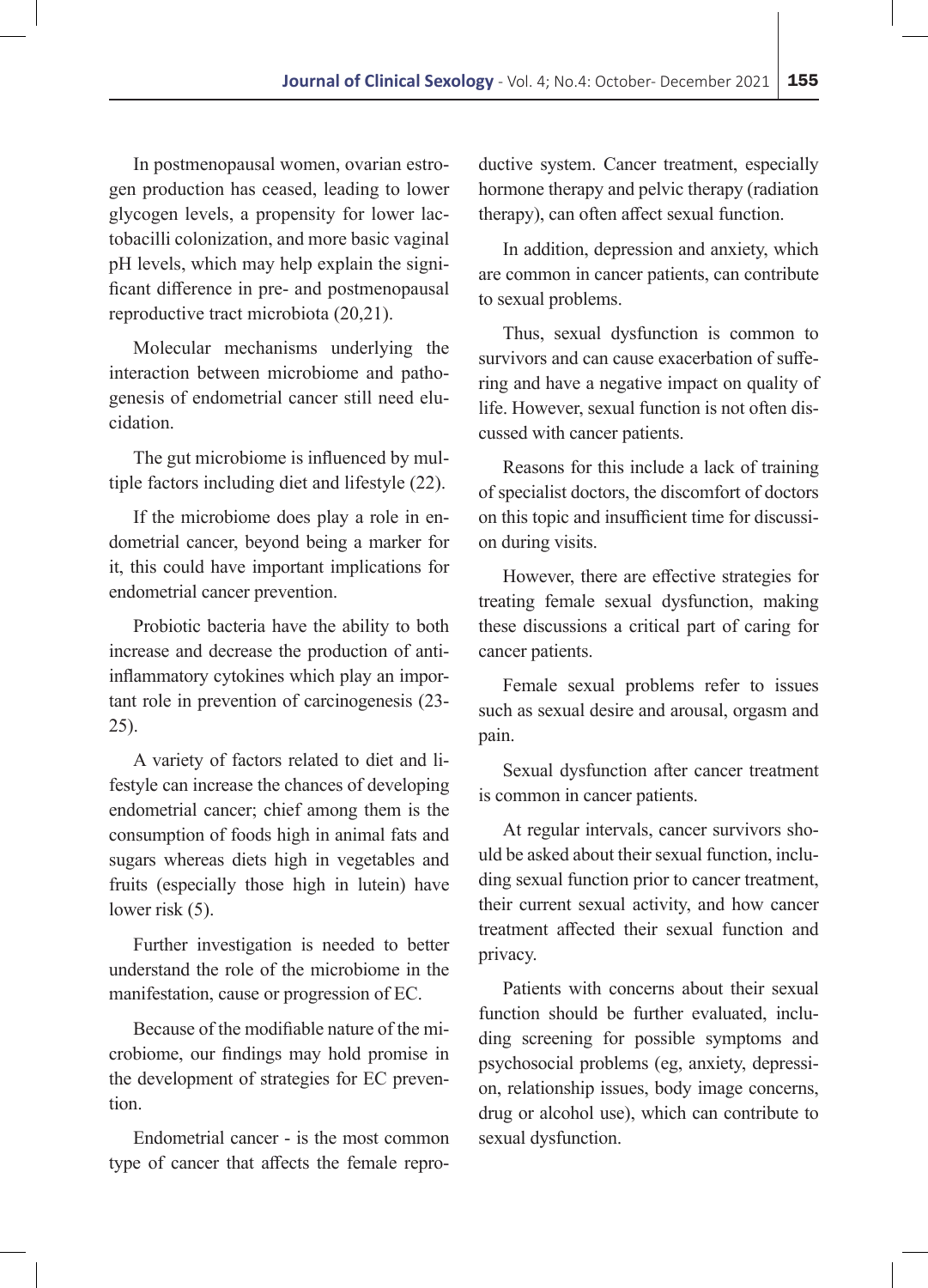Traditional risk factors for sexual dysfunction, such as cardiovascular disease, diabetes, obesity, smoking and alcohol abuse, should also be assessed, as should the oncology patient's history and treatment history.

If anticancer treatments have led to menopause, menopausal symptoms and effects on sexual function should be evaluated.

A physical examination should be performed or a recommendation for gynecological examination should be made to note the points of sensitivity, vaginal atrophy and anatomical changes associated with cancer and cancer treatment.

Female sexual dysfunction is often multifactorial. Therefore, the treatment of sexual dysfunction often requires a multidimensional treatment plan that addresses the underlying problems, which can be physiological (e.g., menopause, illness), disease-induced, medication-induced, psychological (e.g., anxiety, depression) and interpersonal.

**Psychotherapy** can be helpful for women with sexual dysfunction, although there is limited evidence of its effectiveness.

Options include cognitive behavioral therapy, for which there is some evidence of efficacy in survivors of breast, endometrial, and cervical cancer survivors.Recommendations for psychotherapy, sexual counseling or gynecological care should be given accordingly.

A multidisciplinary treatment plan can be very helpful in situations where psychosocial dysfunction contributes to sexual dysfunction.

For some women, hysterectomy can affect sexual intimacy.

Regarding the risk of recurrence, experts recommend careful monitoring after completion of treatment for endometrial cancer, especially in the first three years after diagnosis, when the risk of recurrence is highest.

**Sexual problems:** Changes due to vaginal scarring, dryness of the vagina or the feeling of pressure can affect sexual appetite or can make sexual intercourse unpleasant, painful.

These can be caused by hysterectomy, radiation therapy, chemotherapy or hormone therapy. Some effects may resolve over time. Your doctor and nurse can give you suggestions for treating these effects on your sexual health.

The implications of hysterectomy on sexuality are somatic in nature, but they also have a psychic component.

For many women, the lack of a uterus means a loss of femininity. Hysterectomy performed for oncological pathology has a definite negative effect on sexual function.

### **Conclusions**

A part from hormonal influences and genetic predisposition, obesity and metabolic syndrome are increasingly recognised as major factors in endometrial cancer risk, due to changes in lifestyle and diet, whereby high glycaemic index and lipid deposition are prevalent.

All these studies support the evidence that the uterine microbial composition is clinically relevant and requires further investigation.

If the microbiome does play a role in EC, beyond being a marker for it, this could have important implications for endometrial cancer prevention